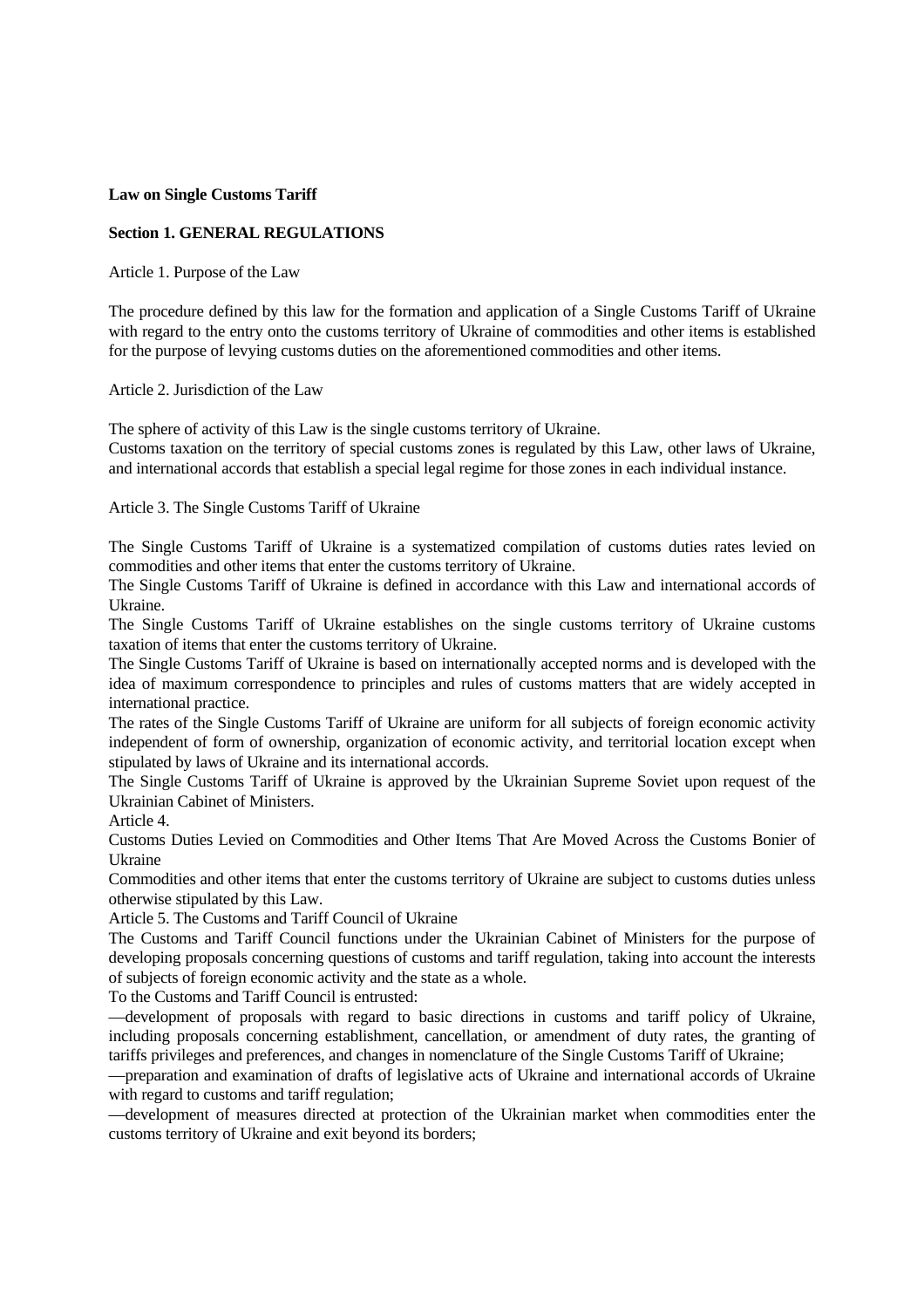—other functions stipulated by this Law and other legislative acts.

The State Customs Committee of Ukraine fulfills functions of the operations apparat of the Customs and Tariff Council.

Regulations concerning the Customs and Tariff Council and its makeup are approved by the Ukrainian Cabinet of Ministers.

#### **Section II. CUSTOMS DUTIES AND THEIR FORMS**

Article 6. Customs Duties

Customs duties that are levied by a customhouse are a tax on commodities and other items that are moved across the customs border of Ukraine.

Article 7. Types and Rates of Customs Duties

In Ukraine the following types of customs duties are applied:

—ad valorem, levied as a percentage of the customs value of commodities and other items subject to customs duties:

—specific, levied in an established monetary amount per unit of commodities and other items subject to customs duties;

—combined, which unites both of these forms of customs duties.

It is prohibited to apply other forms of customs duties besides those established by this Law.

Article 8. Entry Customs Duties

Entry customs duties are levied on commodities and other items when they enter the customs territory of Ukraine.

Entry customs duties are differentiated as follows:

—preferential rates of entry customs duties stipulated by the Single Customs Tariff of Ukraine apply to commodities and other items that come from states that belong, together with Ukraine, to customs unions or create with it special customs zones or in the event of the establishment of any special preferential customs regime in accordance with international accords with the participation of Ukraine, as well as to commodities and other items of developing countries;

—favorable rates of entry customs duties stipulated by the Single Customs Tariff of Ukraine apply to commodities and other items that come from countries or economic unions that enjoy most favored status in Ukraine, which means that foreign subjects of economic activity of these countries or unions enjoy privileges with regard to customs duties, with the exception of instances when the afore mentioned customs duties and the privileges for them are established within the framework of a special preferential customs regime;

—full (general) entry customs duties rates stipulated by the Single Customs Tariff of Ukraine apply to the rest of the commodities and other items.

#### Article 9. Exit Customs Duties

Exit customs duties are levied on commodities and other items when they exit the borders of the customs territory of Ukraine.

Article 10. Seasonal Customs Duties

Seasonal entry and exit customs duties may be established on individual commodities and other items for a period of no more than four months from the moment of their establishment.

Article II. Special Types of Customs Duties

In individual instances the following may be applied to the entry onto the customs territory of Ukraine and the exit beyond the border of that territory of commodities independent of their type of customs duties: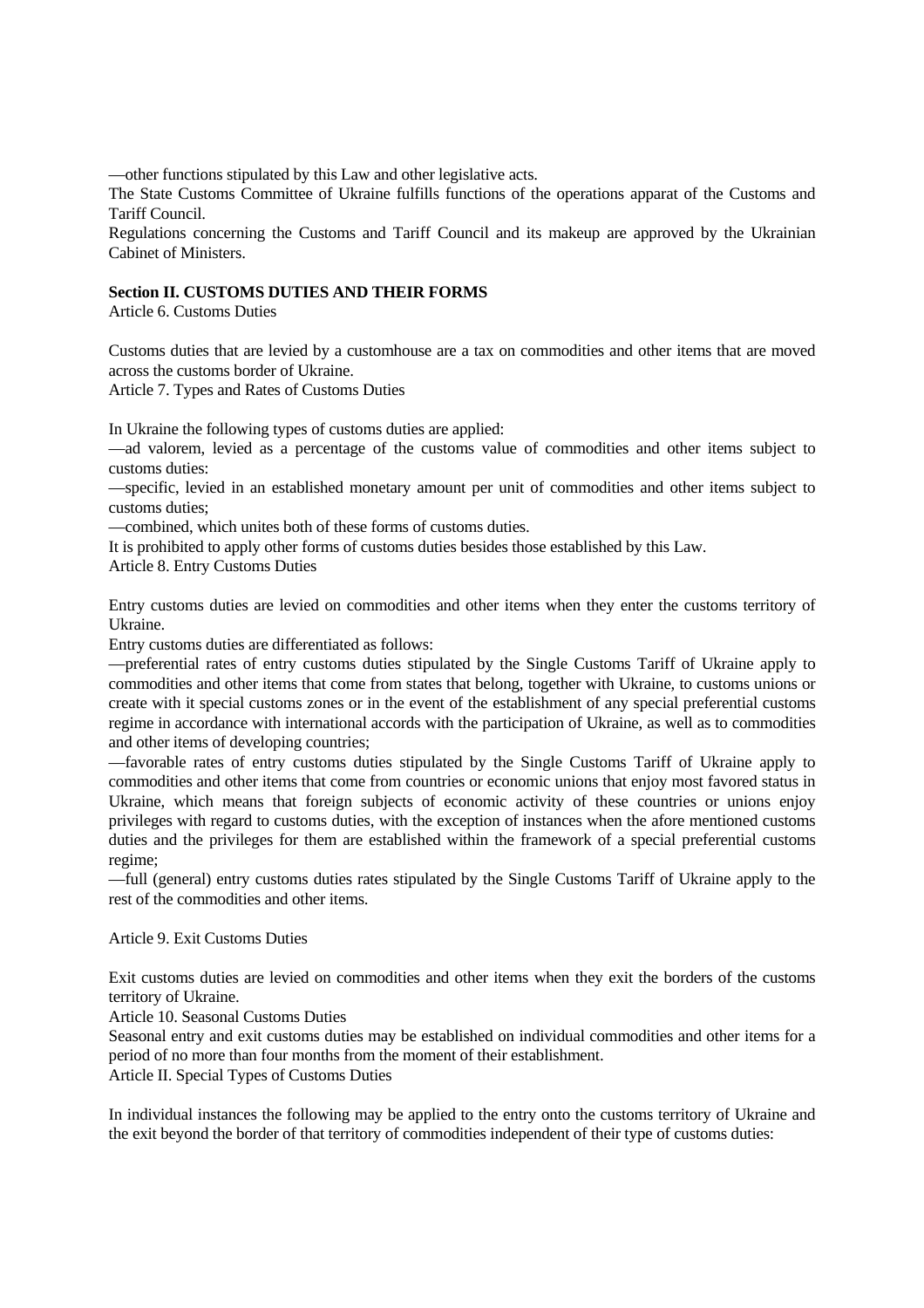—special customs duties;

—anti-dumping customs duties;

—compensatory customs duties.

Article 12. Special Customs Duties

Special customs duties are applied:

—as a protective measure when commodities enter the customs territory of Ukraine in such quantities or under such conditions as to harm or threaten to harm domestic producers of similar or directly competing commodities:

—as a preventive measure with regard to participants of foreign economic activity that violate statewide interests in this sector and as a measure for halting unfair competition in instances defined by laws of Ukraine;

—as a measure in response to discriminatory actions and (or) unfriendly actions on the part of foreign states against Ukraine or in response to actions of individual countries and their unions that restrict the exercise of the legal rights and interests of subjects of foreign economic activity of Ukraine.

The rate of special customs duties is established in each separate instance.

Article 13. Anti-Dumping Customs Duties.

Anti-dumping customs duties are applied in instances:

of the entry onto the customs territory of Ukraine of commodities at a price substantially lower than their competitive price in the country of export at the moment of export if such entry harms or threatens to harm domestic producers of similar or directly competing commodities or binders the organization or expansion of production of similar commodities in Ukraine.

of the exit beyond the borders of the customs territory of Ukraine of commodities at a price substantially lower than prices for the rest of the exporters of similar or directly competing commodities at the moment of exit if such exit harms or threatens to harm statewide interests of Ukraine.

The rate of the anti-dumping customs duties cannot exceed the difference between the competitive wholesale price of the object of dumping in the country of export as of the moment of export and the declared price upon its entry onto the customs territory of Ukraine or the difference between the price of the object of dumping from Ukraine and the average price of the Ukrainian export or similar or directly competing commodities during that same period of time.

## **Article 14. Compensatory Customs Duties**

Compensatory customs duties are applied in instances:

—of the entry onto the customs territory of Ukraine of commodities whose production or export is directly or indirectly subsidized if such entry harms or threatens to harm domestic producers of similar or directly competing commodities or binders the organization or expansion of production of similar commodities in Ukraine;

—of the exit beyond the borders of the customs territory of Ukraine of commodities whose production or export is directly or indirectly subsidized if such exit harms or threatens to harm the state interests of Ukraine.

The rate of the compensatory customs duties may not exceed the revealed amount of the subsidies.

## **Article 15. Procedure for Applying Special, Anti-Dumping, and Compensatory Customs Duties**

An investigation is conducted to establish instances that are grounds for the application of special,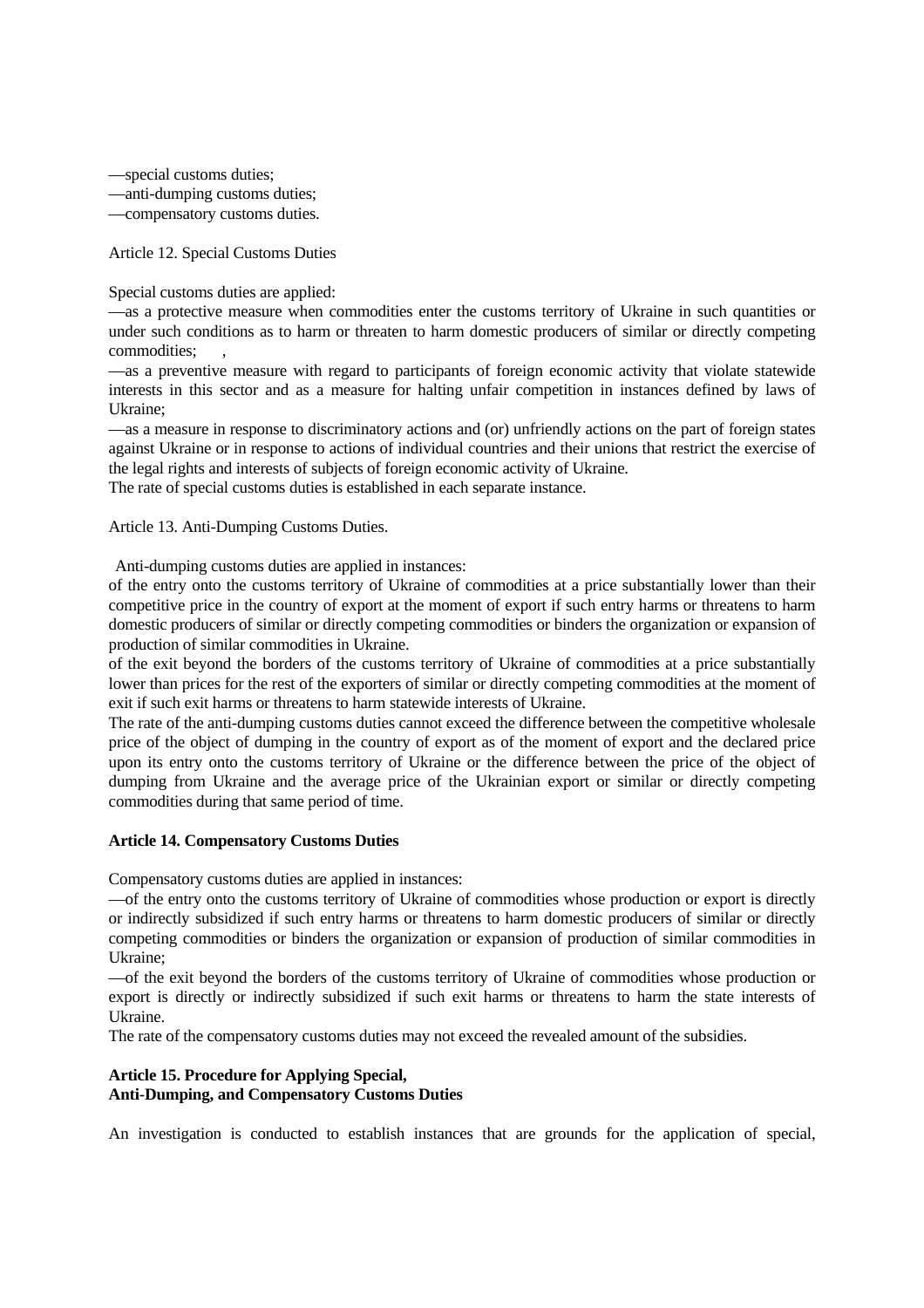anti-dumping, and compensatory customs duties.

The investigation is conducted by the Ministry of Foreign Economic Relations at the application of Ukrainian or foreign interested state organs, enterprises, and organizations as well as at the initiative of the Customs and Tariff Council of Ukraine.

According to the results of the investigation, special, anti-dumping, and compensatory customs duties are applied in instances stipulated in Articles 12, 13, and 14 of this Law.

## **Article 16. The Customs Value**

The levying of customs duties on commodities and other items that are subject to imposition of customs duties is conducted on the basis of their customs value, in other words, the price that is actually paid or is subject to payment for them at the moment they cross the customs border of Ukraine. When determining the customs value, the price of the commodity indicated in the

dispatch note and invoice is included in it, as well as the following actual expenses if they are not included in the dispatch note and invoice:

—expenses for transportation, loading, unloading, reloading, and insurance to the point where the customs border of Ukraine is crossed;

—commission and brokers expenses;

—payment for the use of objects of intellectual property that pertain to those commodities and other items and that must be paid by the importer (exporter) directly or indirectly as a condition for their entry (exit).

When there is a clear lack of correspondence of the declared customs value of commodities and other items to the value that is determined according to the provisions of this Article or in the event of the impossibility of verifying its calculation, customs organs of Ukraine determine the customs value consistently on the basis of the price on identical commodities and other items or prices on similar commodities and other items existing in leading exporter countries of the aforementioned commodities and other items.

## **Article 17. Calculation and Payment of Customs Duties**

Customs duties are calculated by the customs organ of Ukraine in accordance with the provisions of this Law and the rates of the Single Customs Tariff of Ukraine in effect on the day of the submission of the customs declaration and are paid either in Ukrainian currency or in foreign currency, which is purchased by the National Bank of Ukraine.

Customs duties are deposited to the state budget of Ukraine.

When determining the customs value and paying customs duties, foreign currency is changed into Ukrainian currency at the rate of exchange of the National Bank of Ukraine that is applied to settlements on foreign economic operations and in effect on the day of the submission of the customs declaration.

Customs duties are paid to customs organs of Ukraine or, with regard to commodities and other items that are sent through international mail, to communications enterprises. The procedure for granting delays in payment of customs duties and payment in installments is established by the State Customs Committee of Ukraine.

## **Article 18. Determining the Country of Origin of Commodities**

The country of origin of commodities is considered to be the country where the commodities were fully produced or underwent sufficient processing or reworking.

The following are considered to be commodities fully produced in a given country:

a) minerals extracted within the borders of its territory or economic zone;

plant products grown on its soil

live animals raised in it;

d) products derived in it from live animals

e) products of the hunting, fishing, and sea industries produced in it;

0 products of the sea industry obtained or produced on the open seas by ships of the given country as well as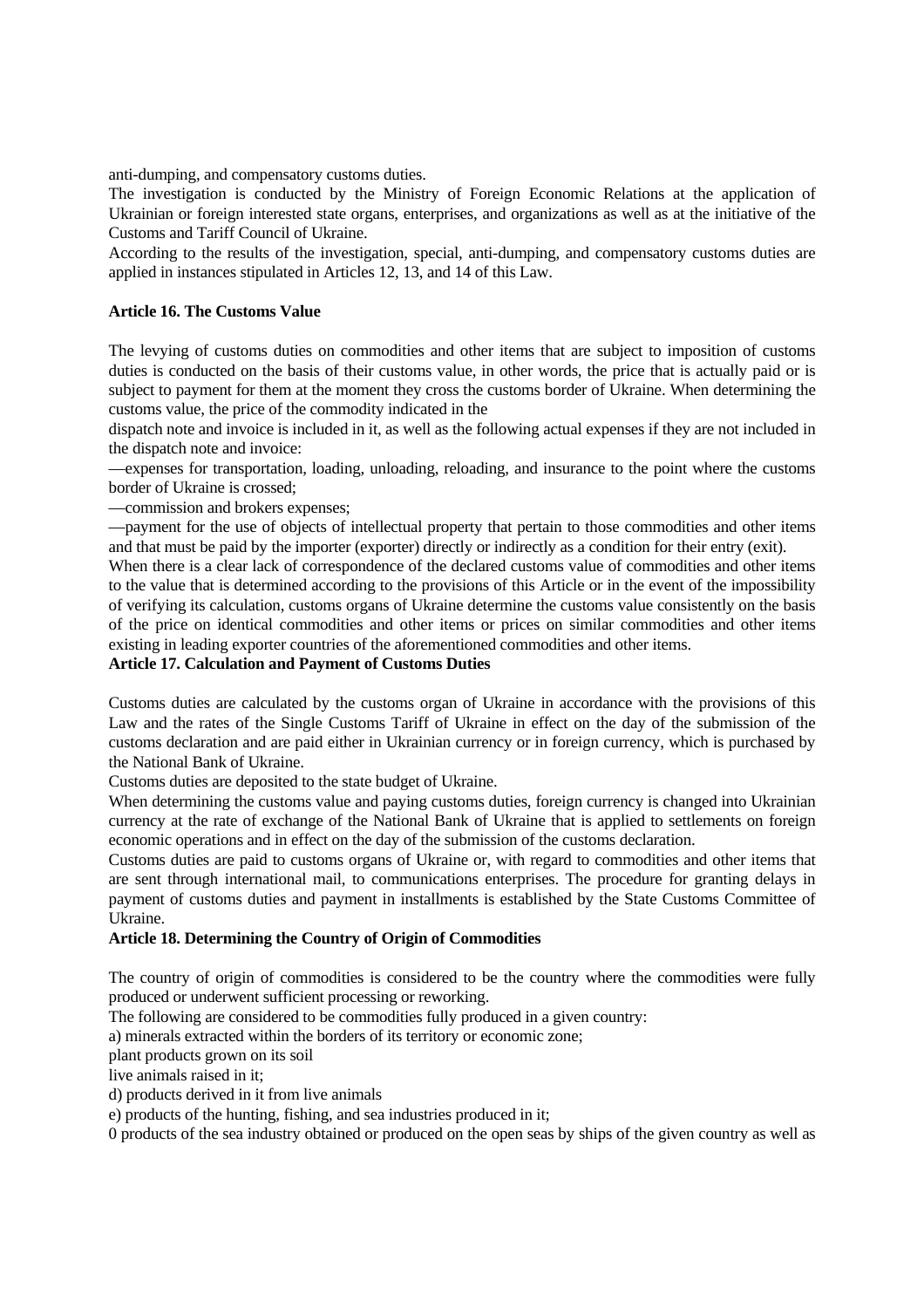ships leased (chartered) by it;

g) secondary raw materials and waste materials that are the result of production and other operations performed in the given country;

h) commodities produced in the given country exclusively from products indicated in points a-g of this Article.

The processing or reworking of commodities in the given country is considered to be sufficient if:

—the declared commodities are classified in terms of the tariff as distinct from the materials or goods that originate in third countries and were used for their preparation; or

—in the value of the declared commodities the portion of the added value is no less than 50 percent.

The following industrial operations may not be defined as sufficient processing of commodities:

—the preservation of commodities during the time of their storage or transportation;

—preparation of commodities prior to sale and transportation (retailing of a consignment, formation of a shipment, sorting, and repackaging);

—simple assembly operations;

—mixing of commodities (components) without giving the final product a nature that substantially distinguishes it from the initial components.

# **Section III. CUSTOMS DUTIES EXEMPTIONS AND TARIFF PRIVILEGES AND PREFERENCES**

#### **Article 19. Customs Duties Exemptions**

The following arc exempted from payment of customs duties:

a) vehicles that perform regular international transportation of cargo, baggage, and passengers as well as material and technical supplies and provisions, fuel, food, and other property necessary for their normal use while they are on the road and at intermediate stops or purchased abroad in conjunction with servicing accidents (breakdowns) of those vehicles;

b) material and technical supplies and provisions, fuel, raw materials for industrial processing, food, and other property that exits the borders of the customs territory of

Ukraine to provide for the production activity of Ukrainian ships and ships leased (chartered) by Ukrainian enterprises and organizations engaged in sea industry, as well as the output of their industry that enters the customs territory of Ukraine;

c) Ukrainian currency, foreign currency, and securities;

d) commodities and other items that are subject to conversion to the ownership of the state in instances stipulated by laws of Ukraine;

e) commodities and other items that, prior to their passage across the customs border of Ukraine, have become as a result of damage unsuitable for use as goods or materials;

0 items that enter Ukraine for official and persona] use or exit the border by organizations and persons that, in accordance with international accords of Ukraine and laws of Ukraine, enjoy the right of duty-free entry and exit of such commodities;

g) commodities and other items that originate on the customs territory of Ukraine and enter back onto that territory without processing or reworking, as well as commodities and other items of foreign origin that exit back beyond the border of the customs territory of Ukraine without processing or reworking;

h) commodities and other items that enter the customs territory of Ukraine again and originate from another territory for which customs duties were already paid during an initial entry onto the customs territory of Ukraine and which temporarily exited its borders;

i) commodities and other items that exit the borders of the customs territory of Ukraine again and originate from that territory for which customs duties were already paid during an initial exit beyond the borders of the customs territory of Ukraine and which temporarily entered that territory;

j) other commodities and other items that are defined by laws of Ukraine.

**Article 20. Reductions in the Level of Customs Duties**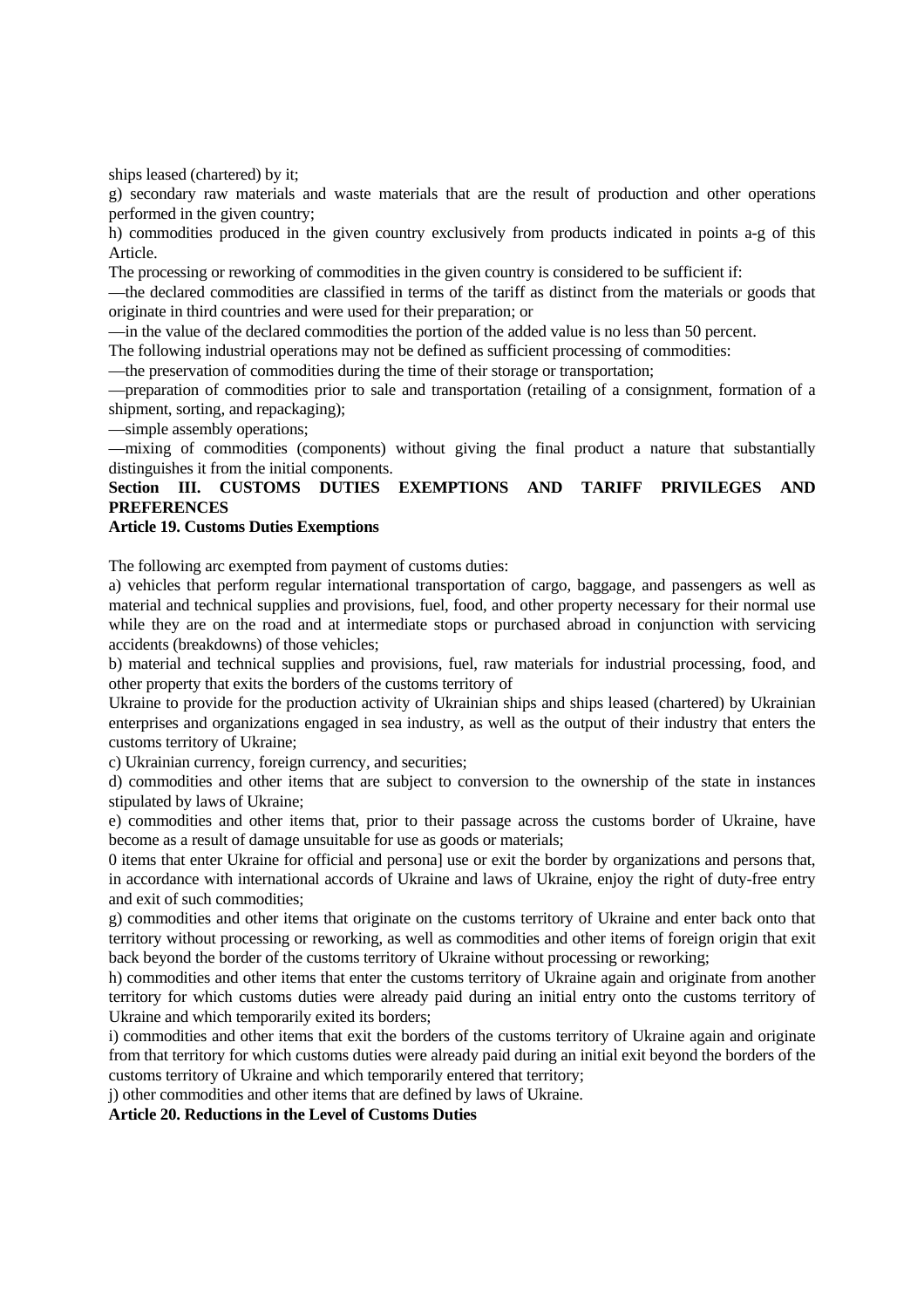A reduction in the rate of customs duties is permitted upon the entry onto the customs territory of Ukraine and the exit beyond the borders of that territory of commodities and other items:

a) that are repaired and previously entered the customs territory of Ukraine or exited the bounds of that territory;

b) that are damaged prior to their movement across the customs border of Ukraine but are suitable for use as goods or materials;

c) in other instances defined by laws of Ukraine.

Article 21. Customs *Duties* Levied When Crossing the Borders of Special Customs Zones

Duty-free entry and exit or favorable levying of customs duties is permitted on goods:

—that enter special customs zones on the territory of Ukraine for final consumption in those zones;

—that exit special customs zones for consumption beyond the customs territory of Ukraine and originate in those zones;

—that exit special customs zones onto the customs territory of Ukraine and originate in those zones.

The amount of the privileges stipulated by this Article and the procedure for granting them is established by the Ukrainian Supreme Soviet in accordance with laws of Ukraine on special customs zones by way of the adoption of a separate law for each such zone.

## Article 22. Tariff Preferences

Establishment of preferences with regard to rates of the Single Customs Tariff of Ukraine is permitted in the form of exemption from the customs duty, reduction of the rates of the customs duty, or establishment of quotas on preferential entry with regard to commodities and other items:

—(hat originate in states which create together with Ukraine a customs union or a free trade zone;

—that originate in developing countries that enjoy a General System of Preferences;

—that circulate in border trade.

## **Article** 23. **Conditional Duty-Free** Entry **and** Exit

Commodities and other items that enter temporarily onto the customs territory of Ukraine and are designated for return exit beyond its border within an established period of time in an unchanged state or in repaired form as well as commodities and other items that exit temporarily beyond the customs territory of Ukraine and are designated for return entry onto that territory within an established period of time in an unchanged state are permitted across the customs bonier of Ukraine without payment of customs duties. The period of time for conditional duty-free entry and exit is determined by the customs code of Ukraine.

#### **Article 24. Refund of Customs Duties**

Duties paid for commodities that enter the customs territory of Ukraine for construction, assembly, processing, or reworking with subsequent return exit within a period of one year may be fully or partially returned to the owner of the commodities upon their exit beyond the borders of the customs territory of Ukraine and the presentation of certificates concerning the use of these commodities for purposes aforementioned in this Article.

Article 25. Refund of Overpaid and Collection of Underpaid Customs Duties

Sums of overpaid customs duties are subject to return to the owner of commodities and other items at his request within a period of one year from the moment that the duty is collected.

Customs duties not paid within a period of time granted for deferral of payment or payment in installments